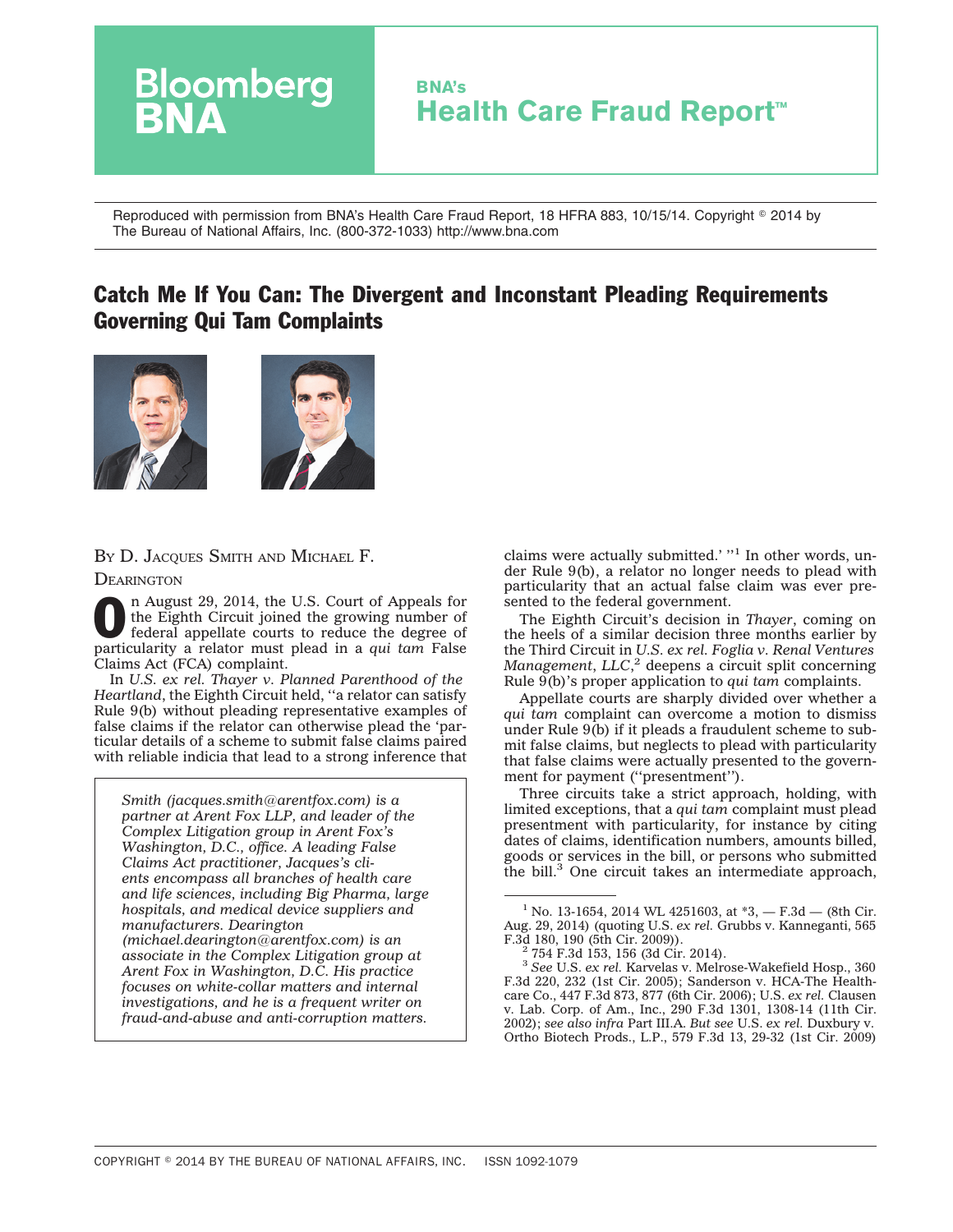holding that a *qui tam* complaint must plead presentment with particularity if there is any doubt that false claims were in fact presented to the federal government.<sup>4</sup> And five circuits take the "relaxed" approach enunciated in *Foglia* and *Thayer*, holding that a *qui tam* complaint can overcome a motion to dismiss by pleading a fraudulent scheme paired with ''reliable indicia that lead to a strong inference that claims were actually submitted''—an approach that has gained momentum since  $2009.^{\rm 5}$ 

Courts continue to grapple with what facts a relator must plead with respect to presentment in part because many whistleblowers are privy to the underlying fraud but—unless they are in the accounting or billing department—have no specific information about whether the defendant or third party actually presented false claims.

On one hand, presentment of a false claim is the central element of an FCA action brought under § 3729(a)(1).6 On the other hand, requiring that *qui tam* complaints plead presentment with particularity, according to the U.S. Solicitor General, ''undermines the FCA's effectiveness as a tool to combat fraud against the United States."

During an FCA boom that has seen \$17 billion in government recoveries over the last five years, $8$  however, the current circuit split has sown a complicated patchwork of federal law for FCA defendants to navigate one that provides varying degrees of defendant protec-

sentment with personal knowledge). <sup>4</sup> U.S. *ex rel.* Nathan v. Takeda Pharms. N. Am., Inc., 707 F.3d 451, 457 (4th Cir. 2013), *cert. denied*, 134 S.Ct. 1759 (2014); *cf.* U.S. *ex rel.* Lusby v. Rolls-Royce Corp., 570 F.3d 849, 854-55 (7th Cir. 2009) (not articulating a standard, but holding that complaint did not need to plead information about invoices when it was clear that claims were submitted); *see also infra* Part II.B. <sup>5</sup> *See, e.g.*, *Foglia*, 754 F.3d at 156 (quoting U.S. *ex rel.*

Grubbs v. Kanneganti, 565 F.3d 180, 190 (5th Cir. 2009)); *Grubbs*, 565 F.3d at 190; *Thayer*, 2014 WL 4251603 at \*3 (quoting *Grubbs*, 565 F.3d at 190); U.S. *ex rel.* Ebeid v. Lungwitz, 616 F.3d 993, 998-99 (9th Cir. 2010), *cert. denied*, 131 S. Ct. 801 (2010); U.S. *ex rel.* Lemmon v. Envirocare of Utah, Inc.,

614 F.3d 1163, 1172 (10th Cir. 2010); *see also infra* Part III.C. <sup>6</sup> 31 U.S.C. § 3729(a)(1) (2006); *Clausen*, 290 F.3d at 1312 (''The submission of a claim is . . . the *sine qua non* of a False

 $^7$  Brief for the United States as Amicus Curiae at 10-11, U.S. *ex rel.* Nathan v. Takeda Pharm. N. Am., Inc., 134 S. Ct. 1759

<sup>8</sup> See Justice Department Recovers \$3.8 Billion from False *Claims Act Cases in Fiscal Year 2013, DEPT. OF JUSTICE (Dec. 20, 2013),* http://www.justice.gov/opa/pr/justice-departmenthttp://www.justice.gov/opa/pr/justice-department[recovers-38-billion-false-claims-act-cases-fiscal-year-2013](http://www.justice.gov/opa/pr/justice-department-recovers-38-billion-false-claims-act-cases-fiscal-year-2013) (noting that DOJ recovered \$3.8 billion in FCA settlements and judgments in FY2013, bringing the total to \$17 billion since January, 2009). See also See Fraud Statistics Overview, CIVIL DIVISION, U.S. DEPARTMENT OF JUSTICE, *available at* [http://](http://www.justice.gov/civil/docs_forms/C-FRAUDS_FCA_Statistics.pdf) [www.justice.gov/civil/docs\\_forms/C-FRAUDS\\_FCA\\_](http://www.justice.gov/civil/docs_forms/C-FRAUDS_FCA_Statistics.pdf) [Statistics.pdf](http://www.justice.gov/civil/docs_forms/C-FRAUDS_FCA_Statistics.pdf) (last visited Oct. 2, 2014).

tions depending on where the relator files suit—and thus is worthy of Supreme Court resolution.

This article provides an overview of Rule 9(b) and its applicability to FCA complaints, discusses the development of divergent standards among appellate courts for applying Rule 9(b) to *qui tam* complaints, and explains why the Supreme Court should resolve the circuit split.

### I. Rule 9(b) Particularity Standard Applied to Qui Tam Complaints

By way of background, the FCA, also known as the "Lincoln Law," is the federal government's primary tool to combat fraud on the government and generally prohibits a person from knowingly presenting or causing to be presented to the government a false claim for payment or approval, or knowingly making or causing to be made a false record or statement material to a false claim.9 Under the FCA's *qui tam* provisions, a private person with information about a potential fraud (a ''relator'') may bring an FCA action on behalf of the government, and, if successful, shares in the award.<sup>10</sup>

. . . [T]he current circuit split has sown a complicated patchwork of federal law for FCA defendants to navigate—one that provides varying degrees of defendant protections depending on where the relator files suit—and thus is worthy of Supreme Court resolution.

Appellate courts agree that Federal Rule of Civil Procedure 9(b), which requires plaintiffs to plead fraud with heightened particularity compared to non-fraud matters, $^{11}$  applies to FCA actions, which are essentially suits alleging that a defendant defrauded the government.<sup>12</sup> Rule 9(b)'s purposes are manifold, including to afford defendants fair notice in order to prepare a defense; to protect defendants from suffering reputational harm from meritless fraud claims; to discourage strike suits (where a plaintiff files suit in hopes that the defendant will settle to avoid the higher costs of litigating); and to prevent filing of suits aimed at engaging in fishing expeditions to uncover relevant information during discovery. To achieve these goals, Rule 9(b) requires that, ''[i]n alleging fraud or mistake, a party must state *with particularity* the circumstances constituting fraud or mistake."<sup>13</sup>

<sup>(</sup>citing more flexible standard for third-party submission of false claims but limiting holding to its facts), *cert. denied*, 130 S. Ct. 3454 (2010); Chesbrough v. VPA, P.C., 655 F.3d 461, 471 (6th Cir. 2011) (suggesting court might relax pleading standard for *qui tam* complaints in future if relator plead personal knowledge that claims were submitted); U.S. *ex rel.* R&F Props. of Lake Cnty., Inc., 433 F.3d 1349, 1359-60 (11th Cir. 2005) (recognizing relaxed standard where relator pleads pre-

 $^{9}$  31 U.S.C. § 3729(a)(1).<br><sup>10</sup> § 3730(b).

<sup>10</sup> § 3730(b). <sup>11</sup> FED. R. CIV. P. 9(b) (2006). <sup>12</sup> *See e.g.*, *Clausen*, 290 F.3d at 1309 n.16 (collecting cases and noting that Rule 9(b)'s applicability to *qui tam* suits is ''be-

 $13$  FED. R. CIV. P. 9(b) (emphasis added). Rule 9(b) also provides that, ''Malice, intent, knowledge, and other conditions of a person's mind may be alleged generally.'' *Id.* By contrast, Rule 8(a)'s standard for pleading other matters requires only ''a short and plain statement of the claim showing that the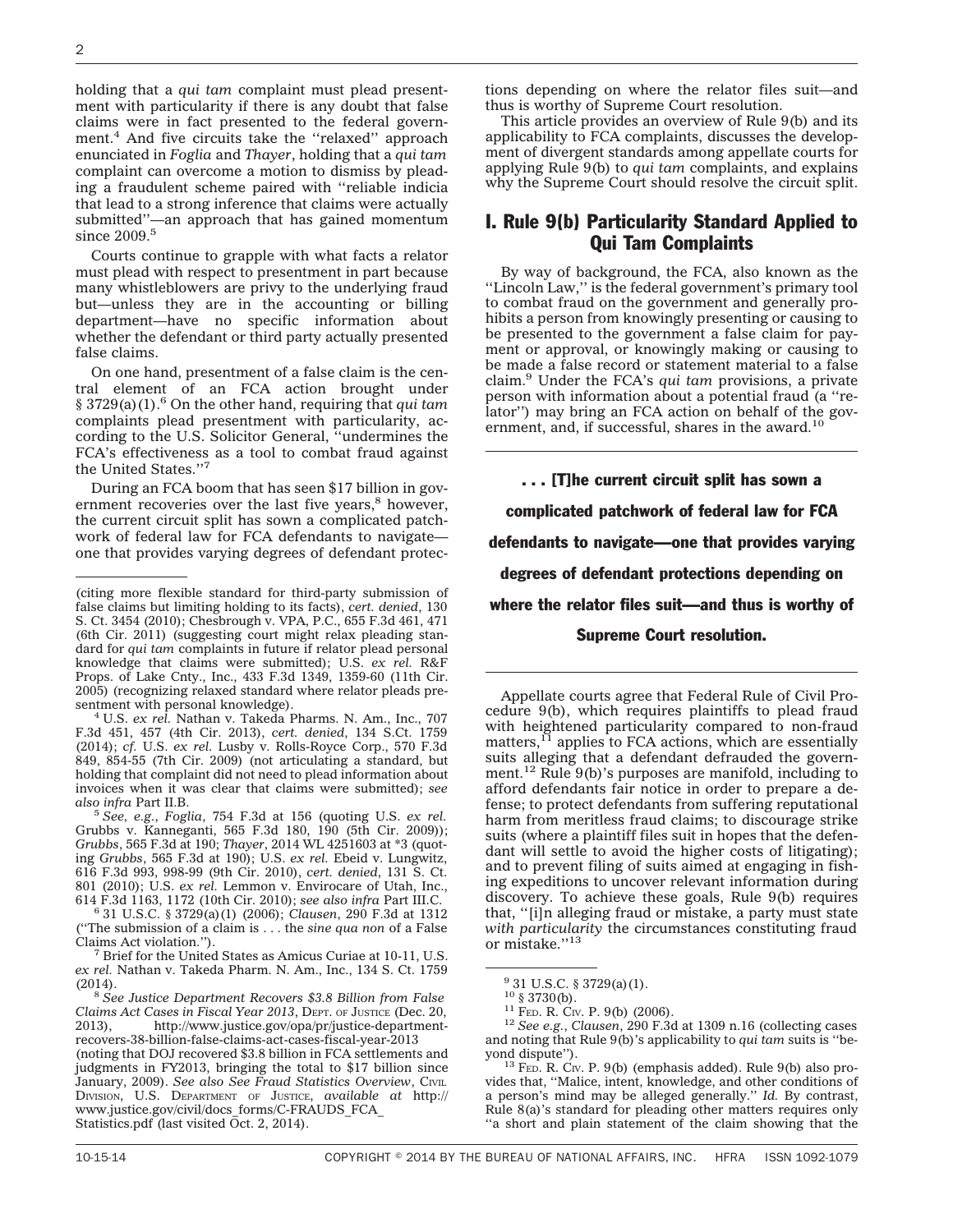Although appellate courts unanimously agree that Rule 9(b) applies to FCA complaints, they disagree about *how* it applies—specifically, about the degree of particularity a relator must provide in a *qui tam* complaint to satisfy Rule 9(b).

In garden-variety, non-FCA fraud suits, Rule 9(b)'s application can be relatively straightforward, albeit case-specific. In non-FCA fraud suits, courts often hold that, to satisfy Rule 9(b), the complaint must specify the statement or omission the plaintiff alleges is fraudulent, who made the statement, where and when the statement was made, and how the statement was fraudulent—the ''who, what, when, where and how of the alleged" fraud.<sup>14</sup> This standard roughly tracks the common law elements of fraud, where the plaintiff alleges that the defendant knowingly made a material misrepresentation that the plaintiff relied upon to its detriment.

But Rule 9(b)'s application in the FCA context where the defendant or a third party must have presented false claims to the government to be liable—is not readily apparent. And the question is recurring not only because Rule 9(b) is often a defendant's first line of defense against a *qui tam* complaint, but also because whistleblowers who are privy to substantial information about an underlying fraudulent scheme commonly file suit without information about the resulting false claims to the government.

## II. Circuit Split: Representative Claims, Strong Inference of Presentment, or Somewhere in Between?

Beginning around 1999, appellate court decisions applying Rule 9(b) to *qui tam* complaints adopted a strict approach, requiring that the relator plead with particularity not only a fraudulent scheme, but also presentment of an actual false claim for payment to the federal government.15 Between 1999 and 2009, however, some of these circuits formulated limited exceptions to the rule, and, since 2009, several appellate courts have altogether departed from the strict approach in favor of a relaxed Rule 9(b) pleading standard, whereby a relator can overcome a motion to dismiss by pleading a fraudulent scheme to submit false claims paired with reliable indicia creating a strong inference of presentment.<sup>16</sup>

This section provides a comprehensive overview of how each approach developed among appellate courts

and surveys the current standard in each circuit that has adopted an approach.

### A. Strict Approach to Rule 9(b): Relator Must Plead Presentment with Particularity

Between 1999-2009, the predominant view among appellate courts was that a relator must plead presentment with particularity in a *qui tam* complaint to satisfy Rule 9(b).

The Fifth Circuit became one of the earliest appellate courts to adopt this approach, in its 1999 decision *U.S. ex rel. Russell v. Epic Healthcare Management Group*, concluding, ''The conduct to which liability attaches in a False Claims Act suit consists in part of false statements or claims for payment presented to the government. Because such statements or claims are among the circumstances constituting fraud in a False Claims Act suit, these must be pled with particularity under Rule 9(b).''17

The court declined to relax Rule 9(b) in the context of *qui tam* suits, explaining ''[t]he text of the rule provides no justification for doing so. . . . A special relaxing of Rule 9(b) is a *qui tam* plaintiff's ticket to the discovery process that the statute itself does not contem-plate.''18 Although the Fifth Circuit later retreated from its approach in 2009, its early emphasis on the centrality of the presentment element to an FCA action influenced several other decisions.

Relying in part on *Russell*, the Eleventh Circuit in *U.S. ex rel. Clausen v. Laboratory Corp. of America* in 2002 likewise held that a relator must plead presentment with particularity under Rule  $9(b)$ .<sup>1</sup>

In *Clausen*, the relator alleged that defendant Lab-Corp violated the federal Anti-Kickback Statute by engaging in various self-referral schemes to conduct testing for long-term-care facilities, which tests were sometimes medically unnecessary, and for billing Medicare and Medicaid for the tests in violation of the FCA.<sup>20</sup>

Although the complaint provided details of the underlying kickback and billing scheme, it alleged presentment in only a conclusory fashion, stating merely that the scheme ''resulted in the submission of false claims.''21 The court ruled that the complaint lacked particularity under Rule  $9(b)$ .<sup>22</sup>

In reaching its decision, the court in *Clausen* expanded upon the Fifth Circuit's explanation that presentment is central to an FCA action: ''Without the *presentment* of . . . a claim, while the practices of an entity that provides services to the Government may be unwise or improper, there is simply no actionable damage to the public fisc as required under the False Claims Act. The submission of a claim is . . . the *sine qua non* of a False Claims Act violation."<sup>23</sup>

pleader is entitled to relief,'' meaning ''detailed factual allegations'' are not required, and a plaintiff must plead only enough facts to ''state a claim to relief that is plausible on its face.'' FED. R. CIV. P. 8(a); *see* Bell Atlantic Corp. v. Twombly, 550 U.S. 544, 547, 555, 570 (2007) (''[T]he Court is not requiring heightened fact pleading of specifics, but only enough facts to state a claim to relief that is plausible on its face. Because the plaintiffs here have not nudged their claims across the line from conceivable to plausible, their complaint must be dismissed.''). An FCA complaint must also meet the plausibility standard set forth in the Supreme Court's decisions in *Twombly* and *Iqbal*. *See id.*; Ashcroft v. Iqbal, 556 U.S. 662, 686-87

<sup>&</sup>lt;sup>14</sup> *See, e.g., Lerner v. Fleet Bank, N.A., 459 F.3d 273, 290* (2d Cir. 2006); U.S. *ex rel.* Lemmon v. Envirocare of Utah, Inc.,

<sup>614</sup> F.3d 1163, 1172 (10th Cir. 2010). <sup>15</sup> *See infra* Part II.A. <sup>16</sup> *See infra* Part II.C.

HEALTH CARE FRAUD REPORT ISSN 1092-1079 CHEATH CARE TRANSPORTED THE RESERVE THAT ISSN 10-15-14

<sup>&</sup>lt;sup>17</sup> U.S. *ex rel.* Russell v. Epic Healthcare Mgmt. Grp., 193 F.3d 304, 308 (5th Cir. 1999).

<sup>&</sup>lt;sup>18</sup> Id. at 308-09 (citations omitted).<br><sup>19</sup> *Clausen*, 290 F.3d at 1310-15. *See also* Corsello v. Lin-<br>care, Inc., 428 F.3d 1008, 1012-14 (11th Cir. 2005).

<sup>&</sup>lt;sup>20</sup> *Id.* 1310-13.<br>
<sup>21</sup> *Id.* at 1305.<br>
<sup>22</sup> *Id.* at 1315<br>
<sup>23</sup> *Id.* at 1311-15. "Sine qua non" is Latin for "without which not," meaning "[a]n indispensable condition or thing; something on which something else necessarily depends.'' *Sine qua non*, BLACK'S LAW DICTIONARY (9th ed. 2009).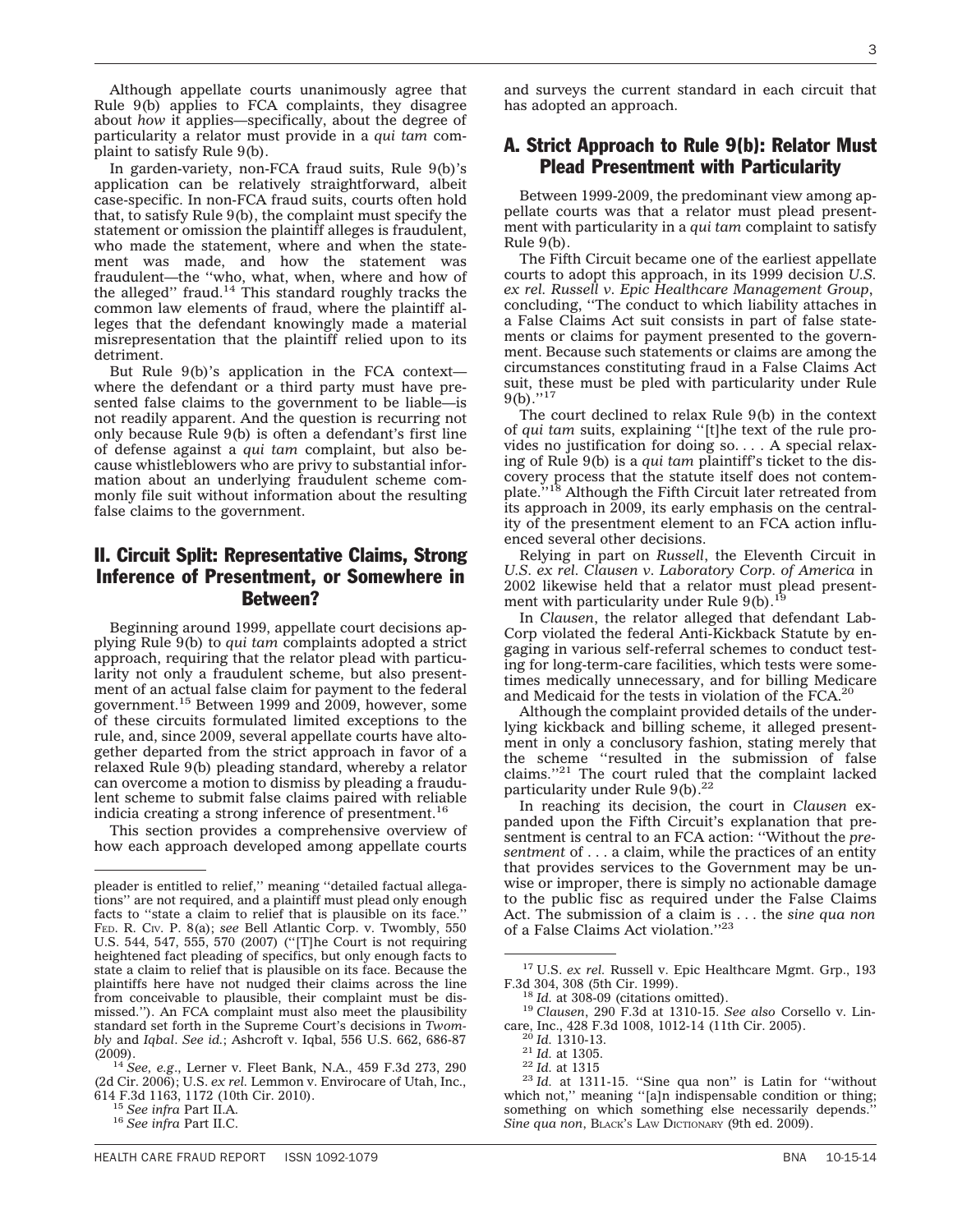Because presentment is critical to an FCA action, the court concluded that it must be pled with particularity:

''Rule 9(b) does not permit a False Claims Act plaintiff merely to describe a private scheme in detail but then to allege simply and without any stated reason for his belief that claims requesting illegal payments must have been submitted, were likely submitted or should have been submitted to the Government. . . . [I]f Rule 9(b) is to be adhered to, some indicia of reliability must be given in the complaint to support the allegation of *an actual false claim* for payment being made to the Government... [A] plaintiff is not expected to actually prove his allegations . . . . But we cannot be left wondering whether a plaintiff has offered mere conjecture or a specifically pleaded allegation on an essential element of the lawsuit."<sup>24</sup>

Finding the relator's complaint bereft of details evincing presentment—such as copies of bills, claims, payments, amounts of charges, dates of claims, completed claim forms, or billing policies or practices—the court concluded that the complaint failed to link defendant's scheme to the submission of actual false claims, and upheld the lower court's dismissal under Rule  $9(b)$ .<sup>25</sup>

The Eleventh Circuit later recognized a limited exception to its rule in *Clausen* where the relator alleges presentment based on personal knowledge of the de-fendant's billing practices,26 but its holding in *Clausen* is still good law.<sup>27</sup>

Shortly thereafter, the First Circuit joined the Fifth and Eleventh Circuits in adopting the strict approach to applying Rule 9(b) to *qui tam* complaints.

In its 2004 decision *U.S. ex rel. Karvelas v. Melrose-Wakefield Hospital*, the court relied upon *Russell* and *Clausen* in explaining, ''[n]ot all fraudulent conduct gives rise to liability under the FCA. The statute attaches liability, not to the underlying fraudulent activity or to the government's wrongful payment, but to the 'claim for payment.' . . .''28 The court held, therefore, that ''a relator must provide details that identify particular false claims for payment that were submitted to the government.''29

The court continued, ''[t]he reluctance of courts to permit qui tam relators to use discovery to meet the requirements of Rule 9(b) reflects, in part, a concern that a qui tam plaintiff, who has suffered no injury in fact, may be particularly likely to file suit as a pretext to uncover unknown wrongs."30

<sup>27</sup> See, e.g., Hopper v. Solvay Pharms., Inc., 588 F.3d 1318, 1325-27 (11th Cir. 2009) (citing exception in *R&F Props.* but

<sup>28</sup> U.S. *ex rel.* Karvelas v. Melrose-Wakefield Hosp., 360 F.3d 220, 225 (1st Cir. 2005) (quoting U.S. v. Rivera, 55 F.3d 703, 709 (1st Cir. 1995)) (quotation marks omitted). A district court in the Southern District of New York recently opined that, although the Second Circuit has not adopted an approach of its own, it would probably adopt the stricter approach espoused by *Karvelas*. *See* U.S. *ex rel.* Kester v. Novartis Pharms. Corp., No. 11 Civ. 8196(CM), 2014 WL 2324465 (S.D.N.Y. May 29, 2014). <sup>29</sup> *Karvelas*, 360 F.3d at 232. <sup>30</sup> *Id.* at 231 (internal quotation marks omitted).

Finally, the court in *Karvelas* suggested a relator can plead presentment with particularity by including ''details concerning the dates of the claims, the content of the forms or bills submitted, their identification numbers, the amount of money charged to the government, the particular goods or services for which the government was billed, the individuals involved in the billing, and the length of time between the alleged fraudulent practices and the submission of claims based on those practices."<sup>31</sup> This is not a "checklist of mandatory requirements,'' the court noted, but ''some of this information for at least some of the claims must be pleaded in order to satisfy Rule 9(b).''32 As discussed below, the First Circuit later relaxed the standard for complaints alleging third-party submission, but limited its holding to the facts of that case. $33$ 

Other appellate courts subsequently adopted the approach that a *qui tam* relator must plead presentment with particularity, joining the Fifth, Eleventh, and First Circuits.

In 2006, the Sixth, Eighth, and Tenth Circuits continued the trend in *Sanderson v. HCA-The Healthcare Co.*, *U.S. ex rel. Joshi v. St. Luke's Hospital, Inc.*, and *U.S. ex rel. Sikkenga v. Regence Bluecross Blueshield of Utah*. <sup>34</sup> As discussed below, the Eighth Circuit later retreated from the stricter approach in its 2014 decision in

<sup>34</sup> See U.S. ex rel. Joshi v. St. Luke's Hosp., Inc., 441 F.3d 552, 560-61 (8th Cir. 2006) (lower court ''did not err in refusing to relax Rule 9(b)'s pleading requirements and allow discovery by'' the relator because ''neither the Federal Rules nor the FCA offer any special leniency . . . to justify . . . failing to allege with the required specificity the circumstances of the fraudulent conduct,'' and thus a complaint cannot allege a fraudulent scheme that is ''pervasive and wide-ranging in scope,'' and then argue only that ''the defendants must have submitted fraudulent schemes'' (quoting *Clausen*, 290 F.3d at 561) (citing Corsello v. Lincare, Inc., 428 F.3d 1008, 1011 (11th Cir. 2005) (per curiam))); Sanderson v. HCA-The Healthcare Co., 447 F.3d 873, 877 (6th Cir. 2006) (explaining that the FCA ''does not create liability merely for a health care provider's disregard of Government regulations or improper internal policies unless, as a result of such acts, the provider knowingly asks the Government to pay amounts it does not owe. . . . Rule 9(b) does not permit a False Claims Act plaintiff merely to describe a private scheme in detail but then to allege simply . . . that claims requesting illegal payments must have been submitted, were likely submitted or should have been submitted to the Government.'') (quoting *Clausen*, 290 F.3d at 1311) (internal quotation marks omitted); U.S. *ex rel.* Bledsoe v. Cmty. Health Sys., Inc., 501 F.3d 493, (6th Cir. 2007) (''[T]he claims that are pled with specificity must be characteristic examples that are illustrative of the class of all claims covered by the fraudulent scheme.'' (internal quotation marks omitted)); U.S. *ex rel.* Bledsoe v. Cmty. Health Sys., Inc., 342 F.3d 634, 643 (6th Cir. 2003) (earlier Sixth Circuit FCA decision dismissing under Rule 9(b) and stating, "[n]otably, the amended complaint failed to set forth dates as to the various FCA violations or any particulars as to the incidents of improper billing Relator supposedly witnessed first-hand''); U.S. *ex rel.* Sikkenga v. Regence Bluecross Blueshield of Utah, 472 F.3d 702, 727 (10th Cir. 2006) (concluding that, unless the underlying wrongful scheme is ''linked to allegations, stated with particularity, of the actual false claims submitted to the government, they do not meet the particularity requirements of Rule 9(b)'' (quoting *Karvelas*, 360 F.3d at 232) (internal quotation marks omitted)).

<sup>24</sup> *Clausen*, 290 F.3d at 1311-14 (citations omitted). <sup>25</sup> *Id.* <sup>26</sup> *See* U.S. *ex rel.* R&F Props. Of Lake Cnty., Inc., 433 F.3d

<sup>1349, 1359-60 (11</sup>th Cir. 2005); Hill v. Morehouse Assocs., Inc., No. 02-14429, 2003 WL 22019936 (11th Cir. Aug. 15, 2013) (un-

<sup>31</sup> *Id.* at 233. <sup>32</sup> *Id.* (quoting *Clausen*, 290 F.3d at 1312 n.21). <sup>33</sup> *See* U.S. *ex rel.* Duxbury v. Ortho Biotech Prods., L.P., 579 F.3d 13, 29-32 (1st Cir. 2009), *cert. denied*, 130 S. Ct. 3454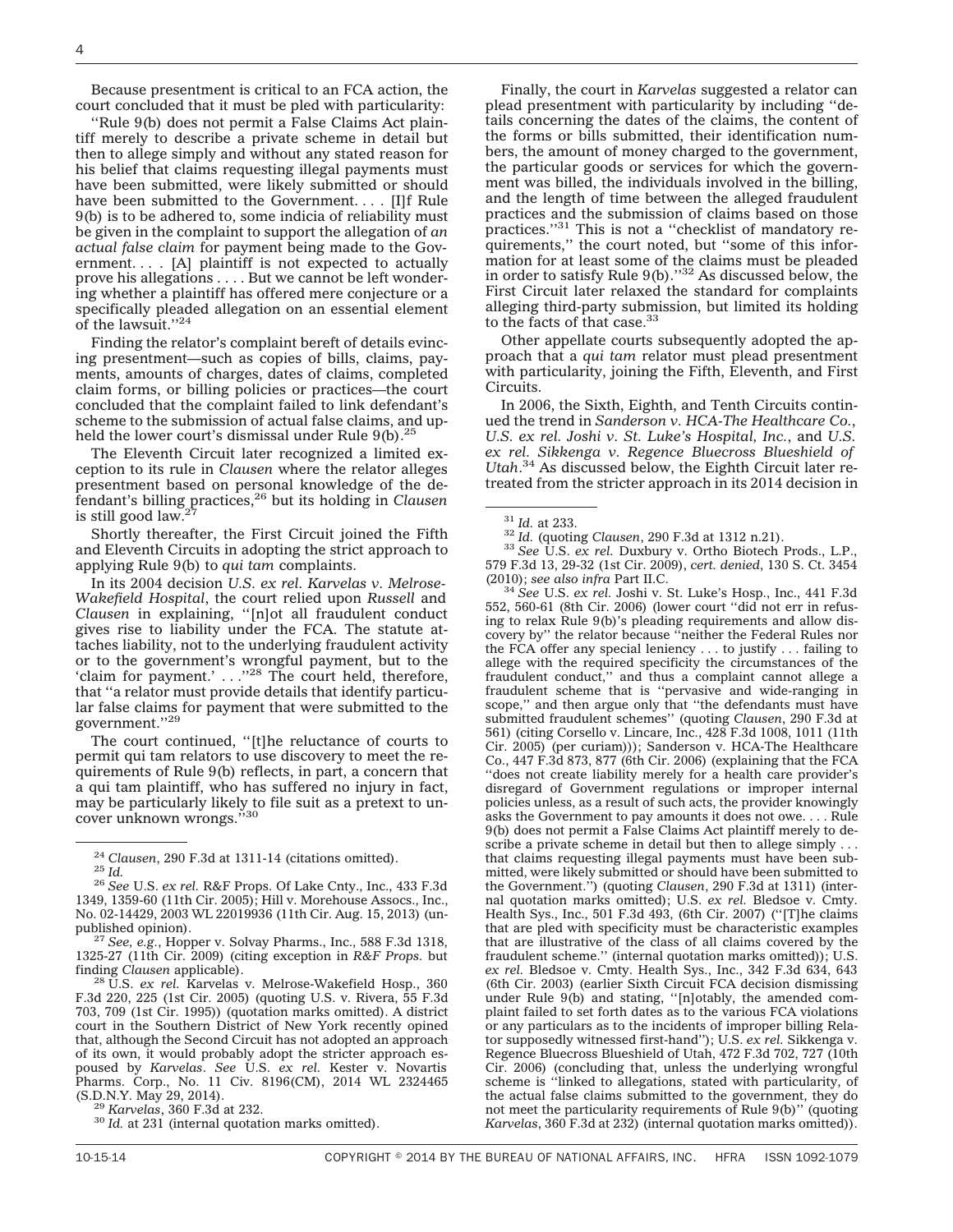*Thayer*, and the Tenth Circuit seemingly did as well in its 2010 decision in *Lemmon*, but without explicitly overruling *Sikkenga*. <sup>35</sup> The Sixth Circuit, by contrast, maintains the stricter approach, but has not ruled out limited exceptions in the future if there is a strong inference of presentment, such as where the relator has personal knowledge of presentment.36

## B. Intermediate Approach to Rule 9(b): Relator Must Plead Presentment with Particularity if There Is Any Doubt of Presentment

In *U.S. ex rel. Nathan v. Takeda Pharmaceuticals North America, Inc.*, the Fourth Circuit adopted an intermediate approach, holding that ''when a defendant's actions, as alleged and as reasonably inferred from the allegations, *could* have led, but *need not necessarily* have led, to the submission of false claims, a relator must allege with particularity that specific false claims were presented to the government for payment.''37

In FCA actions, ''the critical question is whether the defendant caused a false claim to be presented to the government, because liability under the Act attaches only to a claim actually presented to the government for payment, not to the underlying fraudulent scheme,'' the court explained.<sup>38</sup> "Therefore, when a relator fails to plead plausible allegations of presentment, the relator has not alleged all the elements of a claim under the Act."<sup>39</sup> The court added, "nothing in the [FCA] or in our customary application of Rule 9(b) suggests that a more relaxed pleading standard is appropriate.''40

*Takeda* can best be read as requiring *qui tam* complaints to plead presentment with particularity *unless* the complaint's factual allegations, taken as true, leave no doubt that the defendant or a third party actually submitted claims.

*Takeda* appears to combine elements of the *Russell-Clausen-Karvelas* approach with the Seventh Circuit's decision in *U.S. ex rel. Lusby v. Rolls-Royce Corp.*

In *Lusby*, the Seventh Circuit conspicuously avoided discussing the Rule 9(b) circuit split, but concluded that a *qui tam* complaint need not allege facts about specific claims where the complaint specifically alleged shipments of products by the defendant and payment for the products by the government. $41$  The court reasoned that, in the absence of false claims, the government would not have paid.<sup>42</sup>

To the extent government procurement officers could have accepted and paid for the products at issue in fifty consecutive shipments without the requisite certificates, the court believed the possibility was "remote."<sup>43</sup>

Moreover, ''[t]o say that fraud has been *pleaded* with particularity is not to say that it has been *proved* (nor is proof part of the pleading requirement,'' the court explained.44 In *Takeda*, the court similarly left open the possibility that a *qui tam* complaint can sufficiently plead presentment without citing representative false claims, so long as the complaint leaves no doubt that claims were in fact submitted.<sup>45</sup>

## C. ''Relaxed'' Approach to Rule 9(b): Relator Must Only Plead a Fraudulent Scheme and Reliable Indicia Leading to a Strong Inference of Presentment

Since 2009, appellate courts have begun a trend toward a more ''nuanced'' approach, as the U.S. Solicitor General calls it, which arguably relaxes the particularity required of a *qui tam* complaint under Rule 9(b), at least with respect to pleading presentment.

In its 2009 decision *U.S. ex rel. Grubbs v. Kanneganti*, the Fifth Circuit held that a relator may ''survive [dismissal under Rule 9(b)] by alleging particular details of a scheme to submit false claims paired with reliable indicia that lead to a strong inference that claims were actually submitted.''46 The *Grubbs* standard seemed inconsistent with the Fifth Circuit's earlier standard set forth in *Russell*, <sup>47</sup> curiously penned by the very same judge just ten years earlier.<sup>48</sup>

<sup>43</sup> *Lusby*, 570 F.3d at 854.<br><sup>44</sup> *Id.* at 855.<br><sup>45</sup> *Takeda*, 707 F.3d 457.<br><sup>46</sup> 565 F.3d 180, 190 (5th Cir. 2009).<br><sup>47</sup> *Compare* U.S. *ex rel.* Russell v. Epic Healthcare Mgmt. Grp., 193 F.3d 304, 308 (5th Cir. 1999) (''The conduct to which liability attaches in a False Claims Act suit consists in part of false statements or claims for payment presented to the government. Because such statements or claims are among the circumstances constituting fraud in a False Claims Act suit,

<sup>35</sup> *See* U.S. *ex rel.* Thayer v. Planned Parenthood of the Heartland, No. 13-1654, 2014 WL 4251603, at \*3, — F.3d — (8th Cir. Aug. 29, 2014) (quoting U.S. *ex rel.* Grubbs v. Kanneganti, 565 F.3d 180, 190 (5th Cir. 2009)); U.S. *ex rel.* Lemmon v. Envirocare of Utah, Inc., 614 F.3d 1163, 1172 (10th Cir. 2010); see also infra Part II.C.

See Chesbrough v. VPA, P.C., 655 F.3d 461, 471 (6th Cir. 2011) (''Although we do not foreclose the possibility that this court may apply a 'relaxed' version of Rule 9(b) in certain situations, we do not find it appropriate to do so here. The case law discussed suggests that the requirement that a relator identify an actual false claim may be relaxed when, even though the relator is unable to produce an actual billing or invoice, he or she has pled facts which support a strong inference that a claim was submitted. Such an inference may arise when the relator has 'personal knowledge that the claims were submitted by Defendants . . . for payment.'' (internal quotation marks omit-

ted)). <sup>37</sup> 707 F.3d 451, 457 (4th Cir. 2013), *cert. denied*, 134 S.Ct. 1759 (2014). The *Takeda* court added that, ''[t]o the extent that other cases apply a more relaxed construction of Rule 9(b) in such circumstances, we disagree with that approach.'' *Id.* at 457-58. *Takeda* was an off-label promotion case where the relator, a sales manager for Takeda Pharmaceuticals, alleged that Takeda engaged in a scheme to market its products for ''off-label'' uses—in other words, to promote its products for to treat conditions for which the products have not been ap-<br>proved by the FDA. Id. at 454.

<sup>&</sup>lt;sup>38</sup> *Id.* at 456.<br><sup>39</sup> *Id.* (citations omitted). <sup>40</sup> *Id.* (citations and internal quotation marks omitted).

<sup>41</sup> U.S. *ex rel.* Lusby v. Rolls-Royce Corp., 570 F.3d 849, 854-55 (7th Cir. 2009) (''We don't think it essential for a relator to produce the invoices (and accompanying representations) at the outset of the suit.").

<sup>&</sup>lt;sup>42</sup> Id. The court later pointed out in *Leveski v. ITT Educational Services, Inc.* that the *Lusby* decision accords with the court's 1999 decision in *U.S. ex rel. Lamers v. City of Green Bay*, 168 F.3d 1013 (7th Cir. 1999), where the court found it unnecessary for the complaint to prove personal knowledge of false certification because it was clear from the fact that defendant still received federal funding that the defendant falsely certified compliance with regulations. 719 F.3d 818 (7th Cir.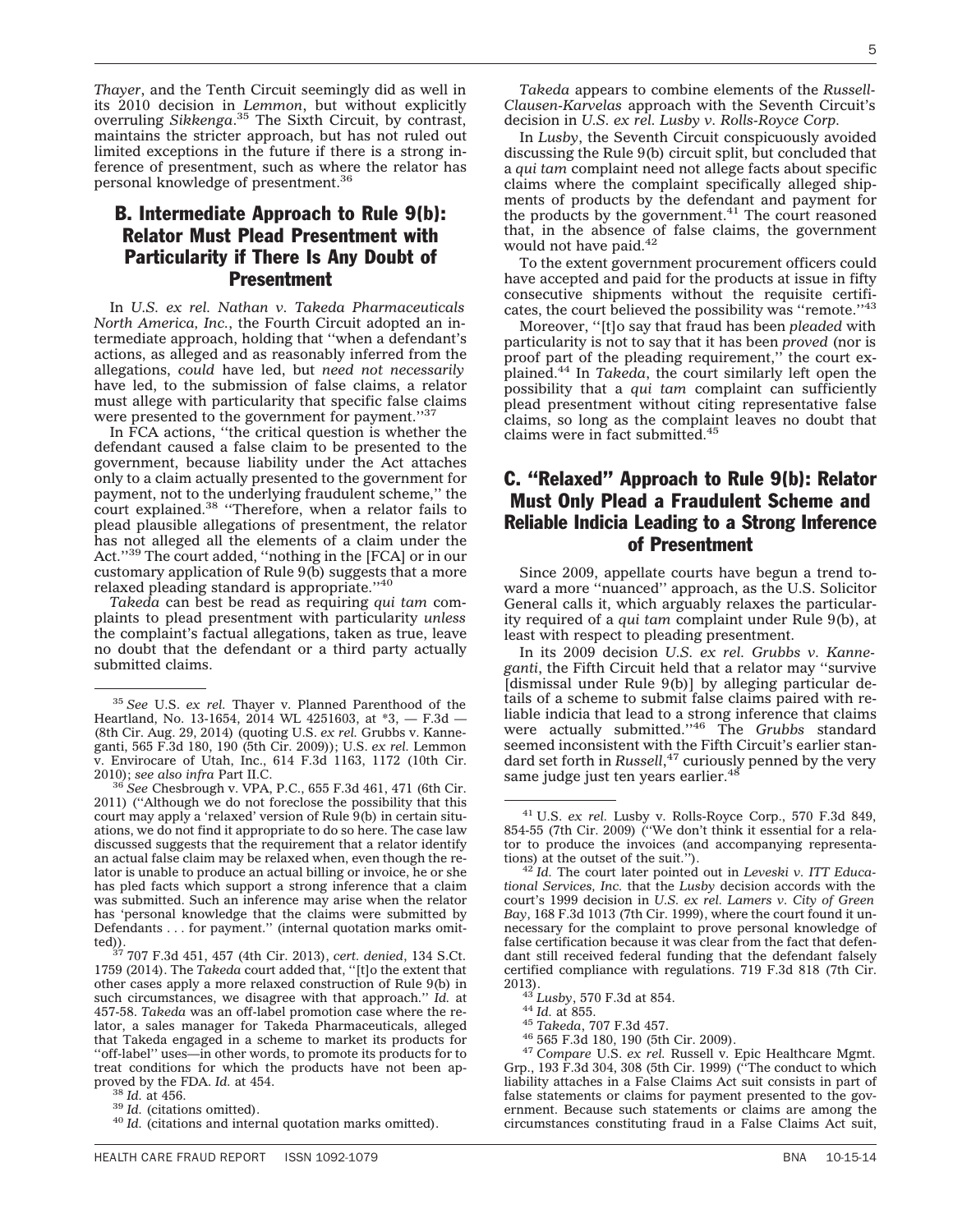Since 2009, appellate courts have begun a trend toward a more ''nuanced'' approach, as the U.S. Solicitor General calls it, which arguably relaxes the particularity required of a *qui tam* complaint under Rule 9(b), at least with respect to pleading presentment.

But the court ultimately decided that Rule 9(b) should require no more facts than would be necessary to prevail at trial: ''[A] plaintiff must prove presentment by a preponderance of the evidence. Fraudulent presentment requires proof only of the claim's falsity, not of its exact contents. If at trial a *qui tam* plaintiff proves the existence of a billing scheme and offers particular and reliable indicia that false bills were actually submitted as a result of the scheme—such as dates that services were fraudulently provided or recorded, by whom, and evidence of the department's standard billing procedure—a reasonably jury could infer that more likely than not the defendant presented a false bill to the government, this despite no evidence of the particular contents of the misrepresentation."<sup>49</sup>

The court added that ''particularity . . . does not necessarily and always mean stating the contents of a bill.... It is the scheme in which particular circumstances constituting fraud may be found that make it

<sup>49</sup> *Id.* at 189-90. The authors find this explanation unconvincing. Not only does it misconstrue the protective purposes of Rule 9(b), but it also relies upon a remote hypothetical. Although juries sometimes infer facts based on the circumstances in some situations, such as a conspiracy where there is no documentary evidence, in the FCA context, if a plaintiff proves a fraudulent scheme but can muster *no* evidence of presentment at trial—notwithstanding discovery obtained from the defendant, third parties, or the government—a jury is unlikely to infer presentment and find FCA liability.

highly likely the fraud was consummated through the<br>presentment of false bills.''<sup>50</sup> Thus, where "the complaint sets out the particular workings of a scheme that was communicated directly to the relator by those perpetrating the fraud,'' the court found, ''[t]hat fraudulent bills were presented to the Government is the logical conclusion of the particular allegations in [relator's] complaint even though it does not include exact billing numbers or amounts."<sup>51</sup>

The same year *Grubbs* was decided, the First Circuit in *U.S. ex rel. Duxbury v. Ortho Biotech Products, L.P.* relaxed its particularity standard applied to *qui tam* complaints, but only with respect to complaints alleging third-party presentment.

The court applied a ''more flexible standard'' to the complaint but explicitly limited its decision to the facts.52 Because the complaint alleged information about dates and amounts of false claims submitted by third parties, which the defendant allegedly caused the third parties to submit, the court reasoned that the complaint did ''more than suggest fraud was possible'' and satisfied Rule 9(b), although it was a "close call."<sup>53</sup>

The court found that the complaint alleged presentment with sufficient particularity by specifically identifying third-party medical providers who submitted claims, and thus creating ''a strong inference that such claims were also [submitted] nationwide."<sup>54</sup> But the court noted: ''We decline to draft a litigation manual full of scenarios of what allegations would be sufficient for purposes of Rule 9(b). Suffice it to say that we limit our holding to the facts."<sup>55</sup> Thus, the First Circuit appears to have maintained the strict approach adopted in *Karvelas*. 56

Shortly after the *Grubbs* and *Duxbury* decisions were handed down by the Fifth and First Circuits, the Ninth and Tenth Circuits applied a relaxed Rule 9(b) standard to *qui tam* complaints.

In *U.S. ex rel. Ebeid v. Lungwitz*, the Ninth Circuit held, ''use of representative examples is simply one means of meeting the pleading obligation. We join the Fifth Circuit in concluding, in accord with general pleading requirements under Rule 9(b), that it is sufficient to allege 'particular details of a scheme to submit false claims paired with reliable indicia that lead to a

<sup>50</sup> *Id.* at 190. <sup>51</sup> *Id.* at 192. <sup>52</sup> U.S. *ex rel.* Duxbury v. Ortho Biotech Prods., L.P., 579 F.3d 13, 29-32 (1st Cir. 2009) (citing U.S. *ex rel.* Rost v. Pfizer, Inc., 507 F.3d 720, 732-33 (1st Cir. 2007), *cert. denied*, 130 S. Ct. 3454 (2010); *see also Rost*, 507 F.3d at 732 (distinguishing, for particularity purposes, between a situation where the complaint alleges the defendant presented false claims directly, like in *Karvelas*, from a situation where the complaint alleges the defendant caused a third party to present false claims); U.S. *ex rel.* Ge v. Takeda Pharmaceutical Co., Ltd., 737 F.3d 116, 124 (1st Cir. 2013) (''In a qui tam action in which the defendant is alleged to have induced third parties to file false claims with the government, a relator can satisfy [Rule 9(b)] by providing factual or statistical evidence to strengthen the inference of fraud beyond possibility without necessarily providing details as to each false claim.'' (quoting *Duxbury*, 579 F.3d at

29)).<br><sup>53</sup> *Duxbury*, 507 F.3d at 30.<br><sup>54</sup> *Id.* (internal citations and quotation marks omitted).<br><sup>56</sup> *See* U.S. *ex rel.* Karvelas v. Melrose-Wakefield Hosp., 360 F.3d 220, 225 (1st Cir. 2005).

these must be pled with particularity under Rule 9(b).'')*,with Grubbs*, 565 F.3d at 190 (''[A] relator's complaint, if it cannot allege the details of an actually submitted false claim, may nevertheless survive by alleging particular details of a scheme to submit false claims paired with reliable indicia that lead to a strong inference that claims were actually submitted.''). <sup>48</sup> Not only did the court's holding seem to depart from *Rus-*

*sell*, but its underlying explanation shifted as well. In *Russell*, the court explained, ''a special relaxing of Rule 9(b) is a *qui tam* plaintiff's ticket to the discovery process that the statute itself does not contemplate.'' 193 F.3d at 308. But in *Grubbs*, the court tacked: ''[T]he exact dollar amounts fraudulently billed will often surface through discovery . . . . Nevertheless, a plaintiff does not necessarily need the exact dollar amounts, billing numbers, or dates to prove to a preponderance that fraudulent bills were actually submitted.'' 565 F.3d at 190. The court attempted to reconcile its two decisions: ''It is true that we have said 'statements or claims are among the circumstances constituting fraud in the False Claims Act suit, and these must be plead with particularity, but this statement only recited Rule  $9(b)$ 's requirement that the circumstances of fraud be pled with particularity; it did not speak to the detail required.'' *Id.* at 188 (quoting *Russell*, 193 F.3d at 308) (footnote